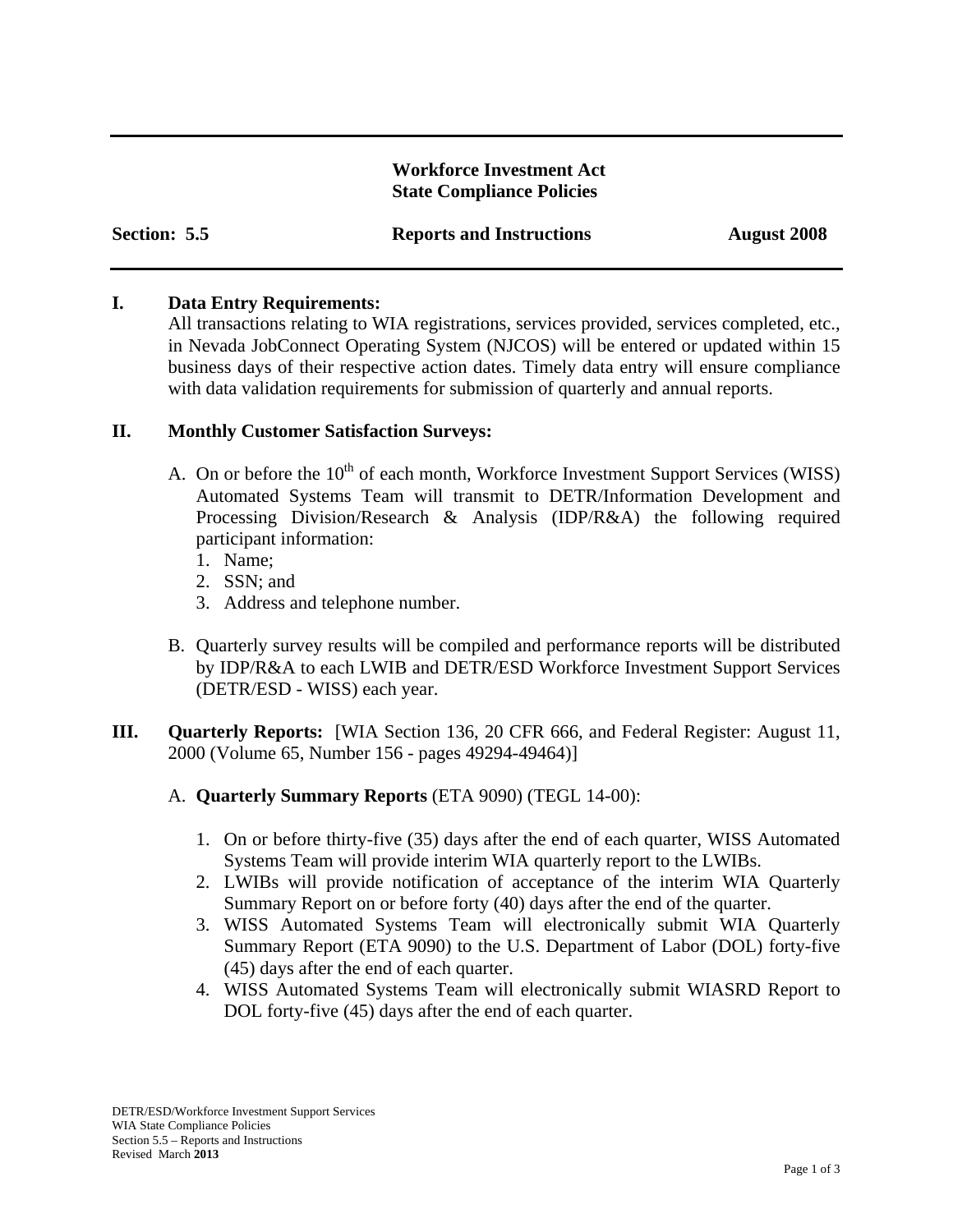# B. **Financial Status Reports** (Form F-101) (TEGL 16-99)

- 1. On or before twenty-three (23) days after the end of each quarter, LWIBs must prepare a quarterly Financial Status Report for each funding stream (adult, dislocated worker, youth and other special grants). Reports are to be submitted for each program year allocation (25 percent and 75 percent Adult and Dislocated Worker) to DETR/Financial Management (FM) and WISS. In addition, the Local Area Quarterly Expenditure Report (Form S-1), as required by Executive Order 2012-18, must be provided to DETR.
- 2. DETR/FM will electronically submit Financial Status Reports (ETA 9130) fortyfive (45) days after the end of each quarter.
- **IV. Annual Reports:** [WIA Sections 136 & 185, 20 CFR 666 and Federal Register: August 11, 2000 (Volume 65, Number 156 - pages 49294-49464) and TEGL 14-00]

## A. **Individual Records (WIASRD)**:

- 1. The DOL requires that individual records for all exiters (youth, adults & dislocated workers) during the program year, July 1 through June 30, and the previous four (4) quarters be submitted by the state on an annual basis.
- 2. WIASRD data submitted by WISS Automated Systems Team must be validated using the software package provided by DOL.
- 3. WISS Automated Systems Team will electronically submit the WIASRD to DOL on or before October 1 following the end of each program year, along with the Annual Report and Annual Tables A-O.
- B. **Narrative Summary** [TEGL 14-00 and WIA Section 136(d)]:
	- 1. On or before June 1 of each year, WISS will provide the LWIBs and other One-Stop Partners the format for submission of their narrative for the Annual Report.
	- 2. On or before August 2 (or the next business day), LWIBs and other One-Stop Partners must electronically submit their narrative to WISS, the unit responsible for coordinating the report.
	- 3. LWIBs are to provide suggested edits or additions within seven (7) days after receipt of draft report. Assigned WISS staff will confirm with both LWIBs that suggested edits or additions have been accepted or provide an explanation of those not accepted.
	- 4. In addition to providing narrative using the agreed upon format, LWIBs may want to consider the following information for inclusion in the report:
		- a) A summary of the achievements, failures, and problems in meeting the objectives of the Workforce Investment Act. [WIA Sec. 189(d)(1)]
		- b) Entry by participants who have completed training services provided under WIA section 134(d)(4) and placed into unsubsidized employment related to the training received. [WIA Sec.  $136(d)(2)(A)$ ]